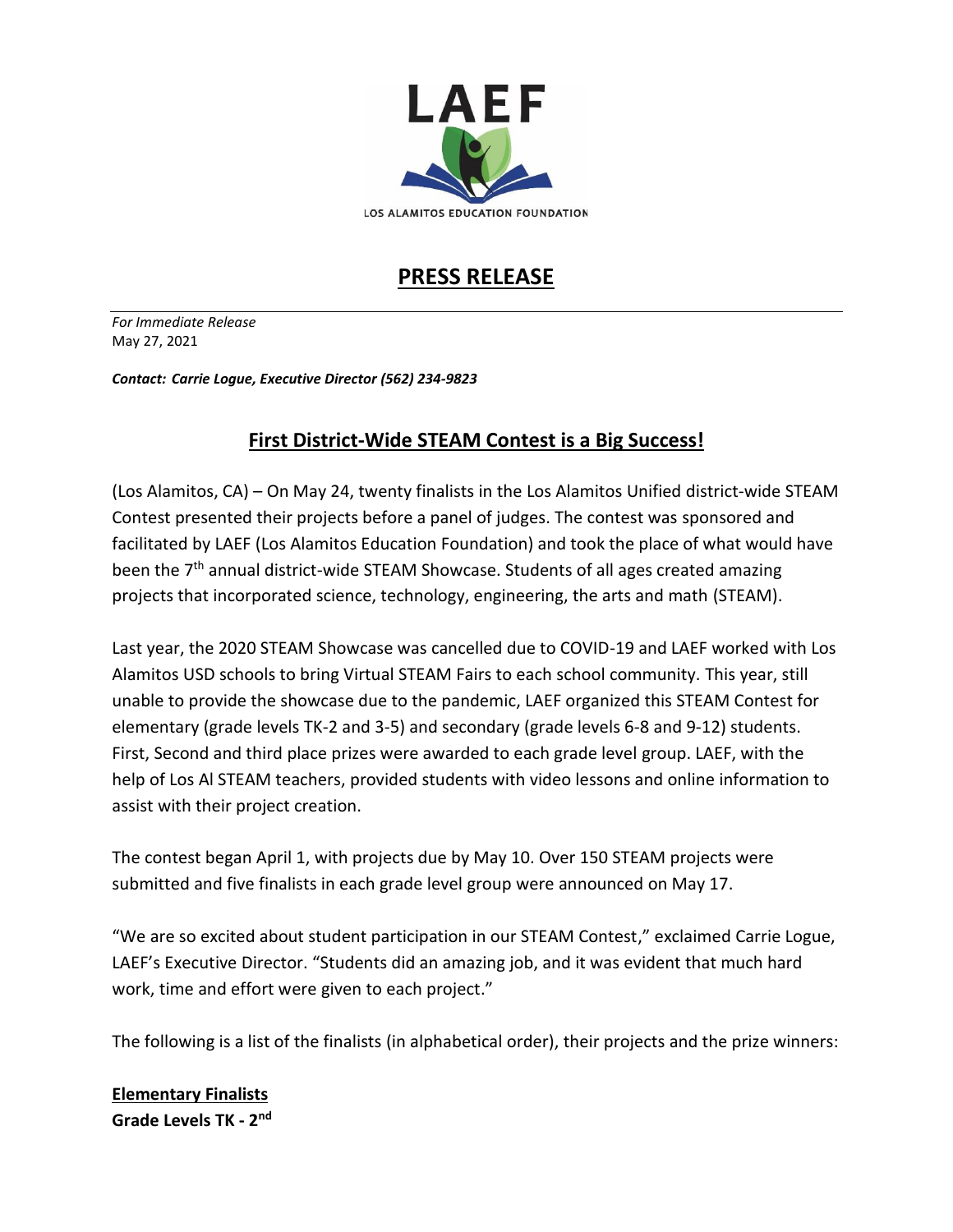- Arya Longlerno "Hydroponics" (2<sup>nd</sup> Place, \$150)
- Delilah Rios "Salt Crystal Garden"
- Isabella Joanne Roy-Lazarito "Robot Build" (3rd Place, \$75)
- Carson Schiele "Banana Circuit" (1<sup>st</sup> Place, \$300)
- Leah Thompkins "Where Does Wind Come From"

## **Grade Levels 3 rd - 5 th**

- Leah Jackson "How Does Temperature Affect Oxygen in Ocean Waters" (1<sup>st</sup> Place, \$300)
- Manav Sathish Kumar "Soil Erosion"
- Emma Livingston & Joanne Marki "Ferris Wheel"
- Ellie Oh "COVID-19 Animation" (2<sup>nd</sup> Place, \$150)
- Nathaniel Priyakumar "COVID and Lungs" (3rd Place, \$75)

### **Secondary Finalists**

**Grade Levels 6th - 8 th**

- Lucas Beltran, Emma Osborne and Kayla Rhee "It's Just Water Under the Bridge Or is it?" (3 rd Place, \$125)
- Spencer Bystrom "The Pet Feeder" (1<sup>st</sup> Place, \$500)
- Luna Cerrillo & Sofia Linzaga "Gluten Free -vs- Gluten Cupcakes The Differences"
- Phyllisia Rosen "COVID or Convenience? A Pandemic Survey of the Public"
- Alivia Seard "Read Seed" (2<sup>nd</sup> Place, \$250)

### **Grade Levels 9th – 12th**

- Alexander Bystrom "Final Jeopardy Wagering Using Reinforcement Learning" (3<sup>rd</sup> Place, \$125)
- Arjun Ghosh "Investigating Effective Alternatives to Silver-based Pressure Sore Treatments and Other Novel Applications of Gold and Copper Nanoparticles" (1<sup>st</sup> Place, \$500)
- Landon LaPoint & Zachary Norris "Hydrogen Endurance Racing Team Telemetry System"
- Lucas Torgerson "Commonsense Antifungal Defense"
- Nora Zajzon "Using Brain Computer Interfaces to Play Video Games" (2<sup>nd</sup> Place, \$250)

On May 24, the finalists in each grade level group presented their projects to a panel of judges, who determined the winners. The judging panel for elementary students featured Los Al science educators Morgan Martin and Matt Maya, LAEF board members Felicia Gonzalez of Edward Jones and Kendra Jones of Epson, NovaWurks Mechanical Engineer Marc Baldwin, and Boeing Director Bill Cusato.